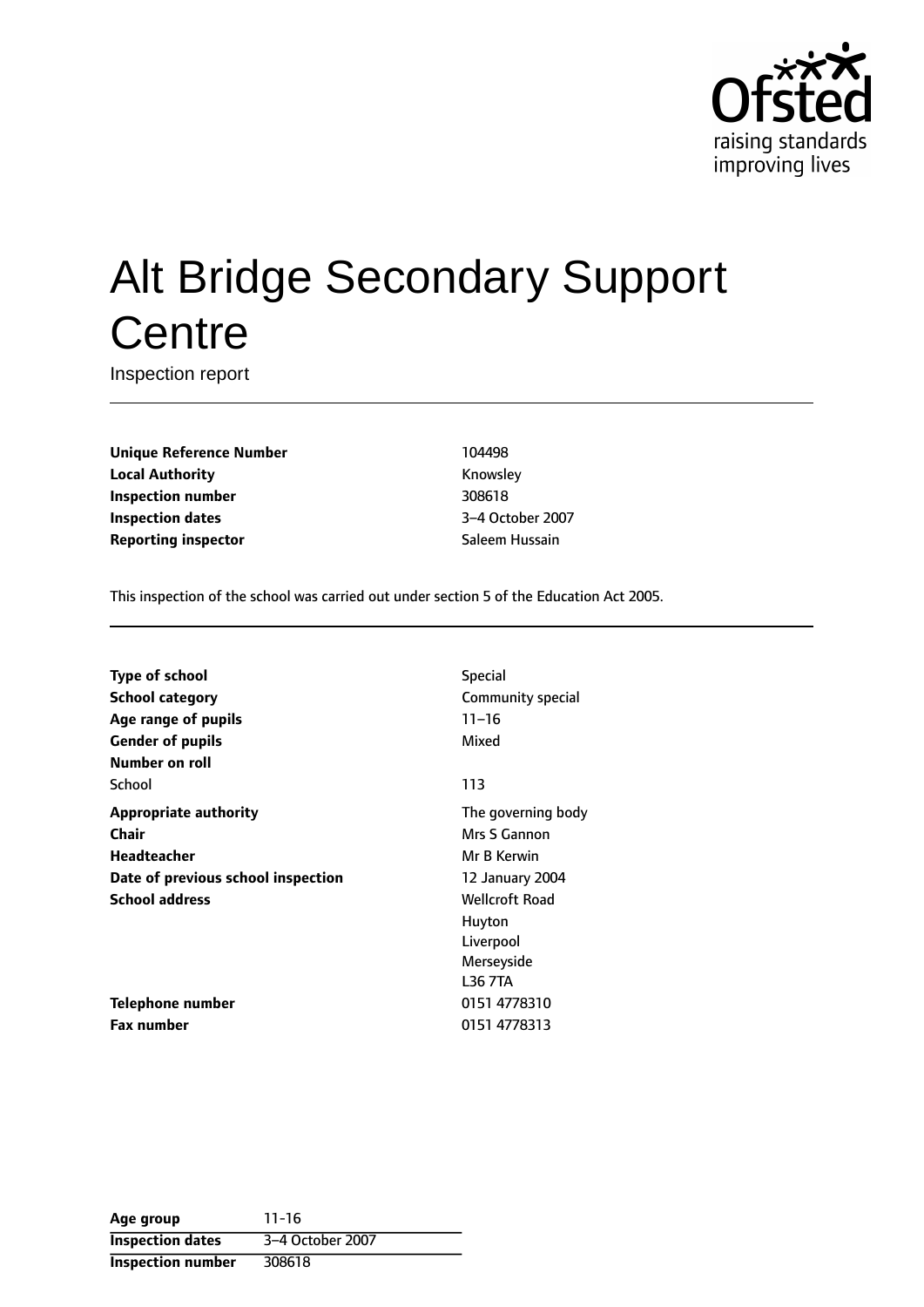.

© Crown copyright 2007

#### Website: www.ofsted.gov.uk

This document may be reproduced in whole or in part for non-commercial educational purposes, provided that the information quoted is reproduced without adaptation and the source and date of publication are stated.

Further copies of this report are obtainable from the school. Under the Education Act 2005, the school must provide a copy of this report free of charge to certain categories of people. A charge not exceeding the full cost of reproduction may be made for any other copies supplied.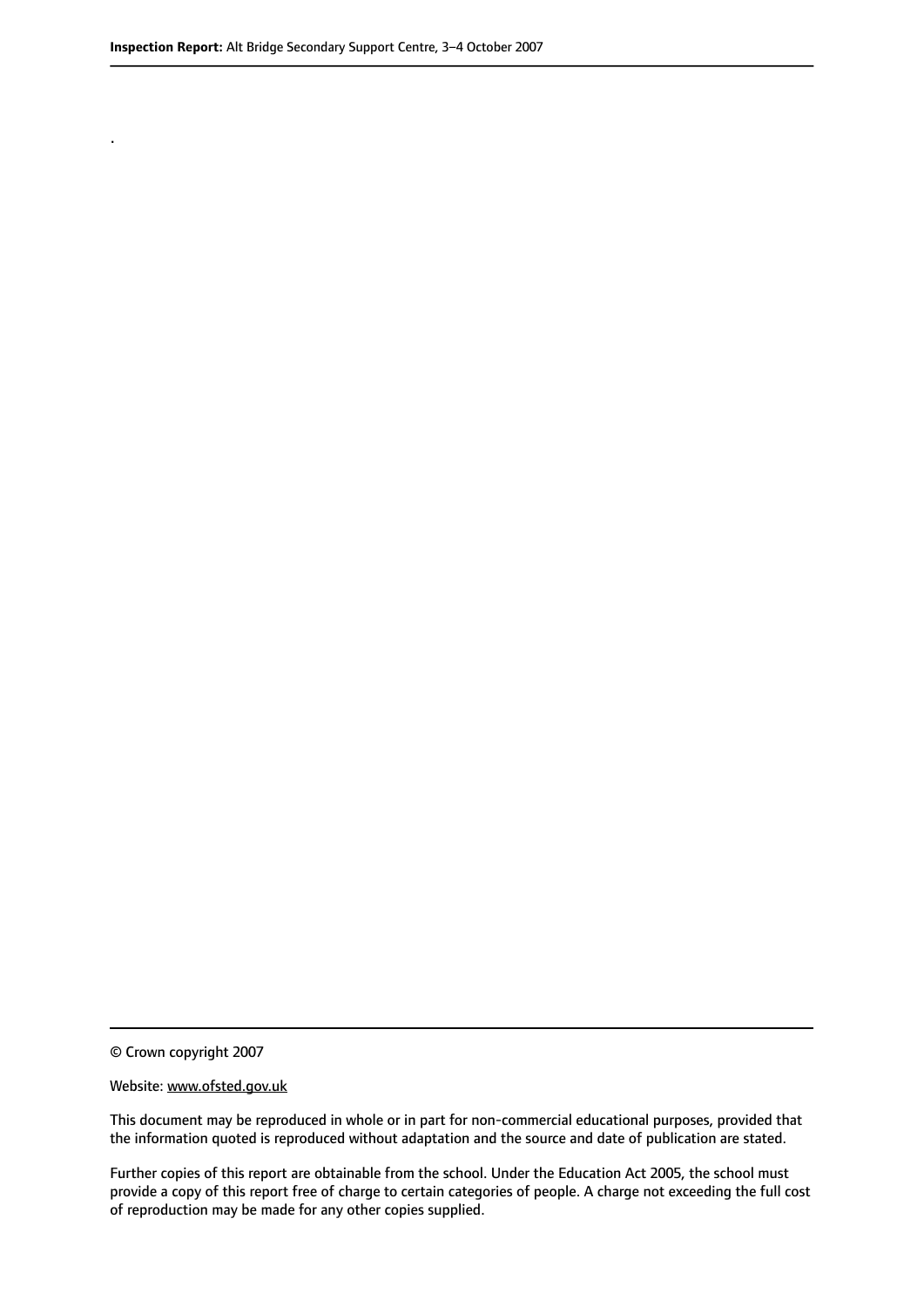# **Introduction**

The inspection was carried out by one Additional Inspector.

## **Description of the school**

Alt Bridge caters for pupils who have moderate, severe and specific learning difficulties and/or disabilities. Some pupils have complicated learning difficulties and/or disabilities and these include a few pupils with autistic spectrum disorder. The school is the only secondary provision in the area for pupils with this type of need. The number of pupils with complicated learning difficulties and/or disabilities and social, emotional and behavioural difficulties is increasing. Almost all pupils are from White British backgrounds. Around 70% of pupils have free school meals. The school has recently gained the national Healthy Schools award.

## **Key for inspection grades**

| Outstanding  |
|--------------|
| Good         |
| Satisfactory |
| Inadequate   |
|              |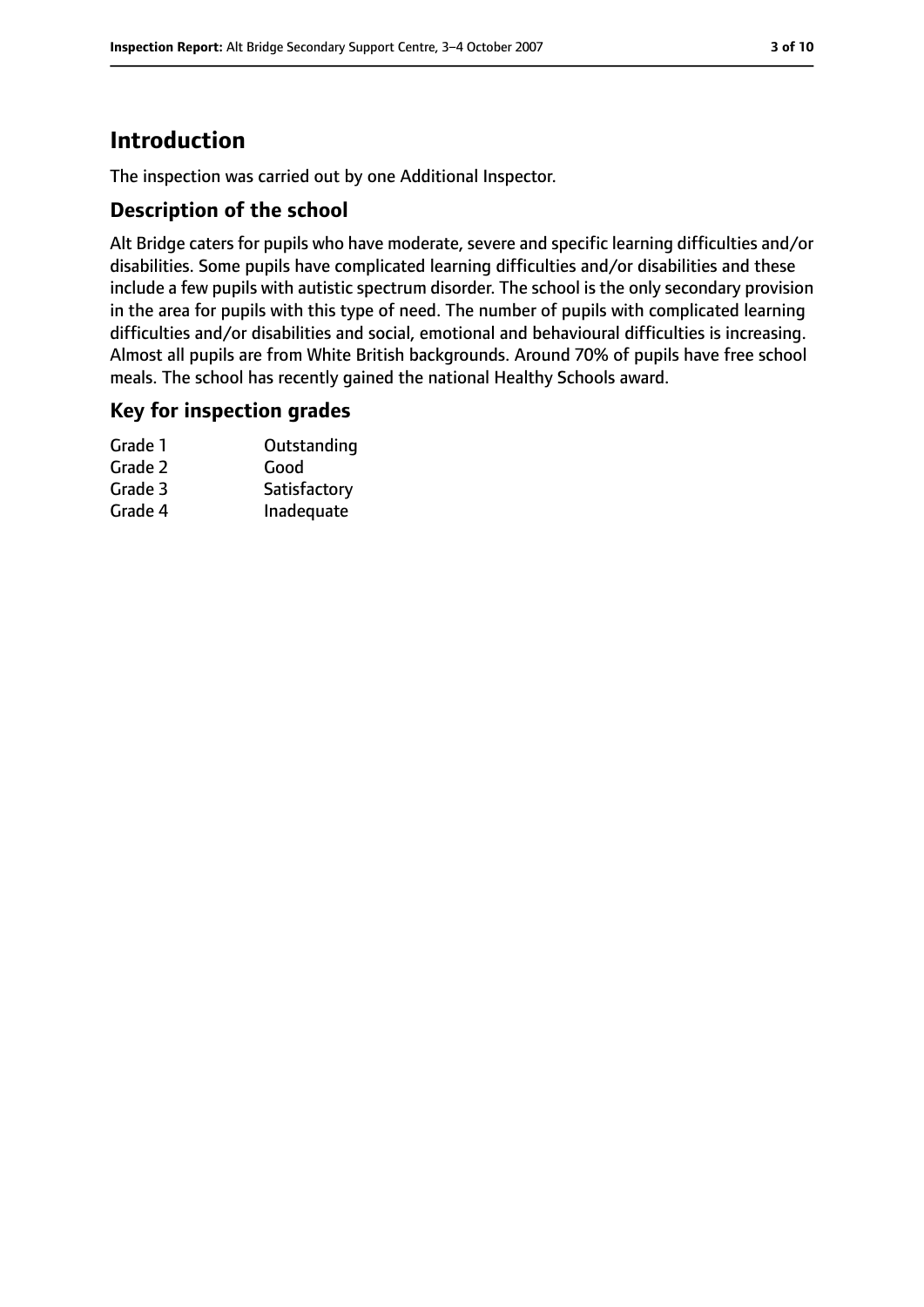# **Overall effectiveness of the school**

#### **Grade: 2**

This is a good school. Representative views from parents included, 'The school is in the premier league of schools, my son has made great improvements in his work and his behaviour since he started at Alt Bridge.' Though standards are low, achievement is good given the severity of learning difficulties and/or disabilities. Pupils achieve well because teaching and learning is good. By the time pupils leave school many have gained external awards and accreditations. Excellent links include the local network of colleges (the collegiate) where older pupils attend once a week and gain skills and qualifications in gardening, building trades and hairdressing. Personal development is strong. Every chance is taken to raise pupils' self esteem, including giving praise for effort and rewarding good achievement and behaviour; consequently, behaviour is good. Although attendance has improved since the last inspection and is satisfactory, there are a small minority of pupils with poor attendance. The curriculum is good. Pupils enjoy learning and take pride in their achievements. They develop excellent attitudes towards health matters through work with the school nurse and a series of activities within the healthy schools initiative. Pupils adopt safe practices well through the curriculum and opportunities such training in safe cycling and basic first aid. Pupils also make a good contribution to the community through taking responsibilities such as being prefects and fundraising for charities or good causes. Pupils are concerned about their environment and are keen on issues such as conservation and recycling. Pupils develop useful skills for the future because basic skills are taught exceptionally well. There are excellent chances to gain vocational qualifications and enterprise skills.

Leadership and management are good at all levels. A major review of educational provision in Knowsley is currently taking place. As such, the school is waiting for details about plans for its future role. Governors and the senior management team are leading the school effectively through this period of uncertainty. Effective monitoring and evaluation of teaching have resulted in consistently good teaching across the school. However, although leaders and managers have a clear picture of achievement, the setting of challenging targets for all pupils is underdeveloped. The school has addressed the issues raised at the last inspection and made remarkable improvement to care, support and guidance, which are now outstanding. These factors demonstrate a good capacity for improvement. In view of pupils' good achievements and personal development, the school provides good value for money.

## **What the school should do to improve further**

- Raise the attendance of the small minority of pupils whose attendance is unsatisfactory.
- Ensure that leaders and managers use challenging targets more effectively to raise standards.

# **Achievement and standards**

#### **Grade: 2**

Though standards of attainment are low, achievement is good. Parental comments included 'We believe the school has brought our son on in more ways than we could have hoped for.' Pupils make good progress because the school successfully raises self-confidence and develops pupils' basic skills very effectively. Pupils in Year 8 and Year 9 enjoy outdoor activities and many receive skills certificates through the Mayor of Knowsley's award. By the time pupils leave, many have gained external accreditations. Collegiate accreditations include basic National Vocational Qualifications in hairdressing and several construction skills. Many pupils gain entry level certificates in catering and 'skills for working life'. Older pupils benefit positively from a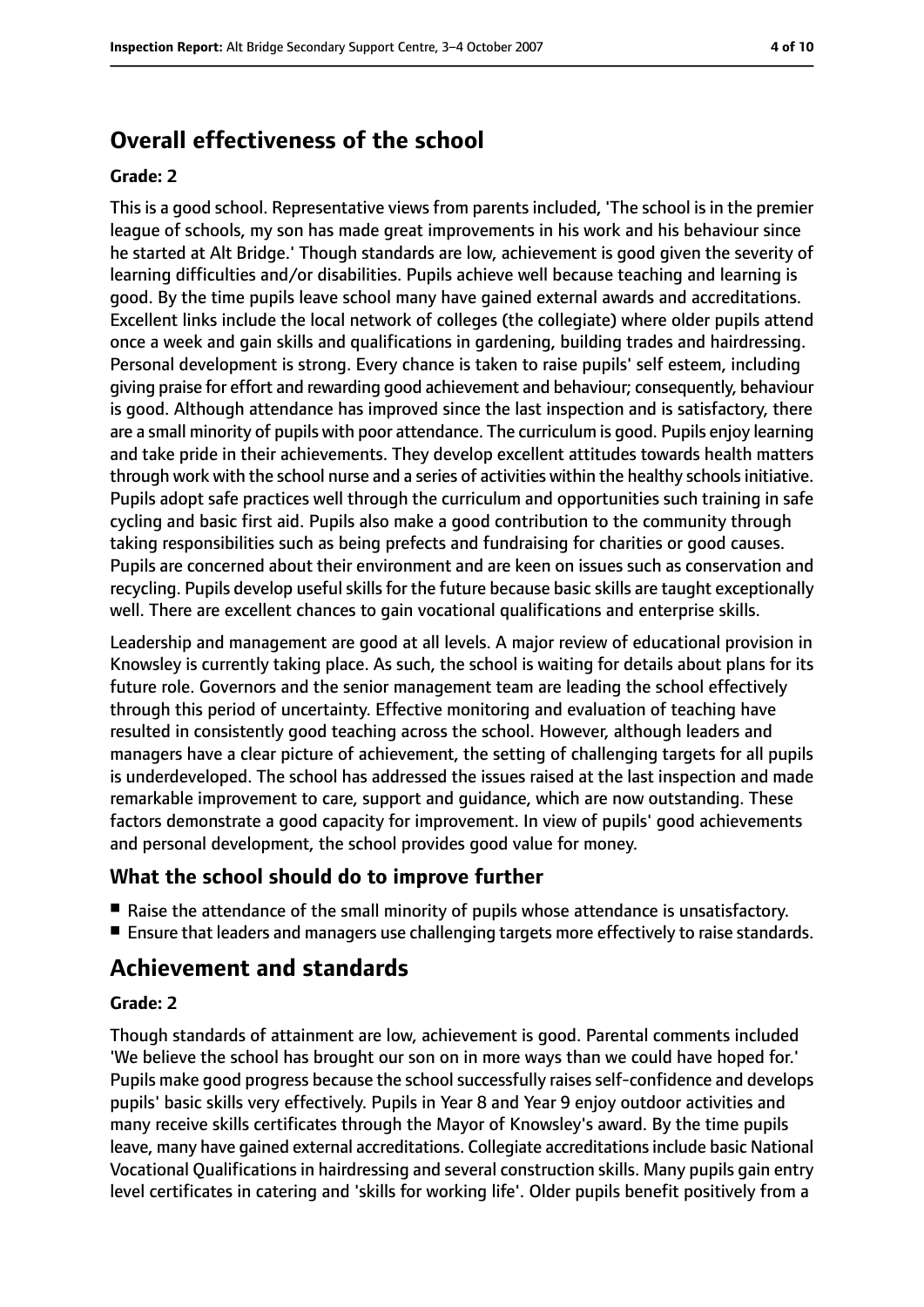good range of vocational and work experiences. A few gain accreditations in gardening and car mechanics. The school began providing GCSE mathematics and science coursesin September 2006. Records show that pupils on these courses are making good progress as they approach their examinations this year.

## **Personal development and well-being**

#### **Grade: 2**

Spiritual, moral, social and cultural development are strong. Social development stands out. Pupils develop excellent relationships with others. Cultural development is enhanced through many trips to museums, art galleries and other places of interest. Pupils also develop a high level of awareness about different cultures. For instance, a religious education lesson about Buddism included many chances to learn about the lifestyles of monks. The attendance overall is satisfactory and for most pupils it is good. However, despite the school's efforts, the attendance of a significant minority of pupils remains unsatisfactory.

# **Quality of provision**

#### **Teaching and learning**

#### **Grade: 2**

The quality of teaching and learning is good. Consequently, pupils make good progress and show good attitudes to their work. Excellent management of pupils ensures that they stay focussed on their work. Teachers engage pupils well through practical activities. For instance, in an enterprise skills lesson, all pupils were very keen to make attractive birthday cards to sell to friends and relatives. Assessment is accurate. Teachers know pupils well and understand their learning needs. Pupils are learning to evaluate their own work well through good chances to discuss their achievements in the last part of lessons. Teaching and support assistants make a strong contribution to the success of lessons. Classroom resources are well used to support learning. Lesson planning is good on the whole although there is room for improvement to ensure that the small number of more-able pupils have clearer learning targets.

#### **Curriculum and other activities**

#### **Grade: 2**

Pupils enjoy a good curriculum which meets their needs well. A book week is held regularly. Close working between staff, visiting authors and other speakers effectively promotes a love of reading. Other regular events include science week and industry days. Good personal, social, health and citizenship education is effective in developing pupils' awareness of health and safety matters and leads to strong personal development. Pupils enjoy many extra-curricular activities, including sport, conservation and outdoor pursuits. The school holds a circus club weekly where pupils develop skills such as juggling. Visitors include a group who teach circus skills and this is skilfully combined with developing understanding in science. For instance, pupils consider how it is that a plate can spin on a stick without falling. Other visitors include football and boxing clubs who frequently provide skills coaching in school.

## **Care, guidance and support**

#### **Grade: 1**

Care, support and guidance are outstanding. All pupils are treated as individuals. Typical comments from parents included, 'if my son is feeling down, a teacher will make time to sit and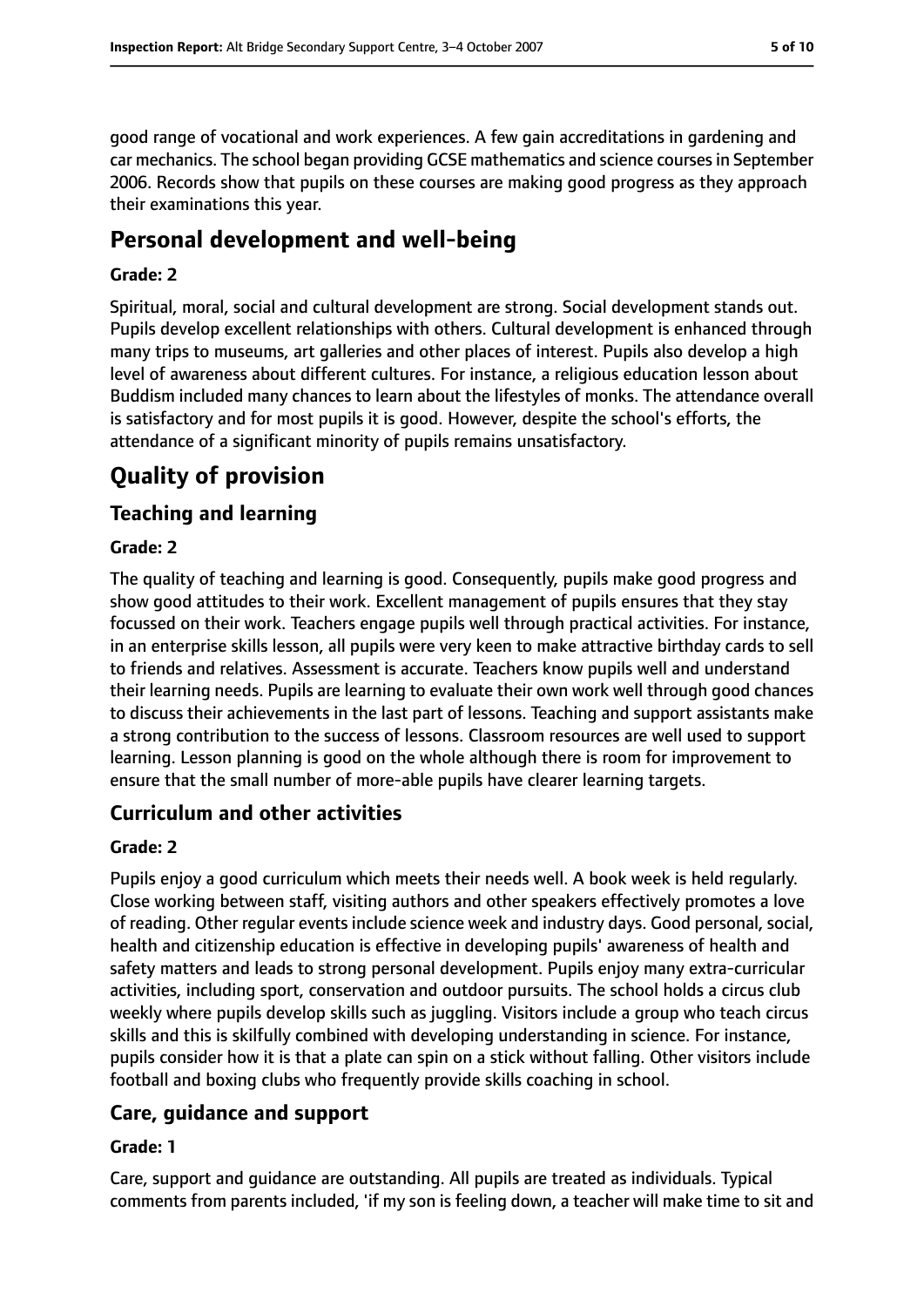talk with him' and 'We have never seen our daughter so happy going to school. She always tells you what she has been up to that day and that has not really happened before.' Staff are highly committed to encouraging enjoyment and achievement. The excellent pastoral care offered by the school ensures that pupils feel safe, secure and confident as they learn. Arrangements for the safeguarding of pupils are in place and regularly reviewed. Excellent links are in place to support pupils including one with the school nurse who attends the school regularly. In addition, speech and language therapists and other specialists are heavily involved in supporting specific needs. Pupils are well informed about their targets, achievements and how to improve their work.

## **Leadership and management**

#### **Grade: 2**

Leadership and management are good at all levels. This ensuresthat pupils make good progress in a caring environment, which is highly valued by pupils and parents. Inclusion is good. Despite uncertainty about the school's future, staff morale is high and everyone remains focussed on pupils' needs. Managers have a good understanding of the school's strengths and weaknesses through effective self-evaluation. Inspection judgements agree with the school's self-evaluation with the exception of personal development. In judging personal development as outstanding, the school had not attached enough importance to the low levels of attendance of a minority of pupils. Governors hold the school to account well, for instance they carry out a curriculum audit each year to ensure that pupils' needs are met. The school realises that improvements can be made to the curriculum to increase provision for pupils with autistic spectrum disorder. Resources are well used to improve outcomes, especially the spacious accommodation. Financial management is good and the school runs smoothly on a day-to-day basis.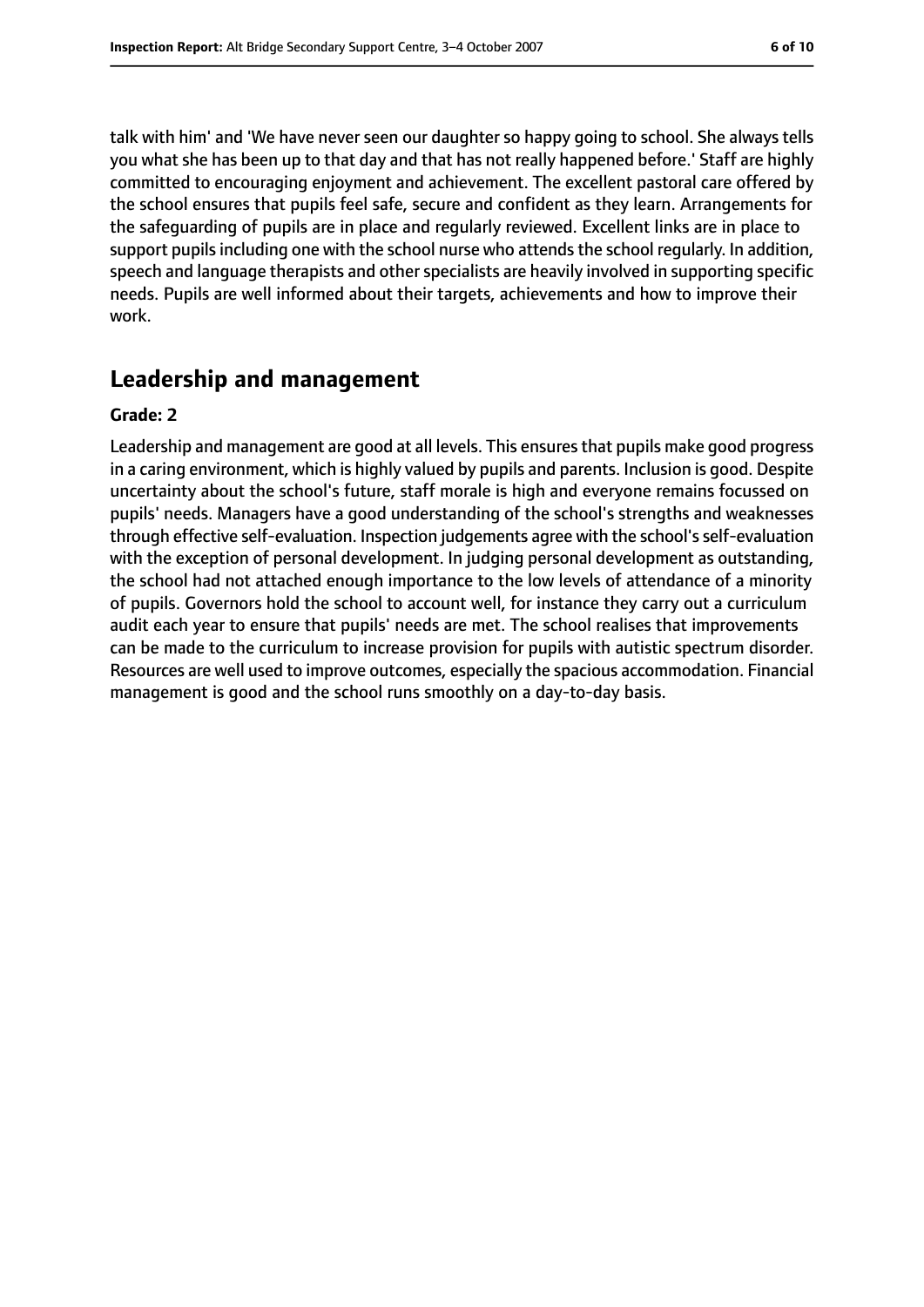**Any complaints about the inspection or the report should be made following the procedures set out in the guidance 'Complaints about school inspection', which is available from Ofsted's website: www.ofsted.gov.uk.**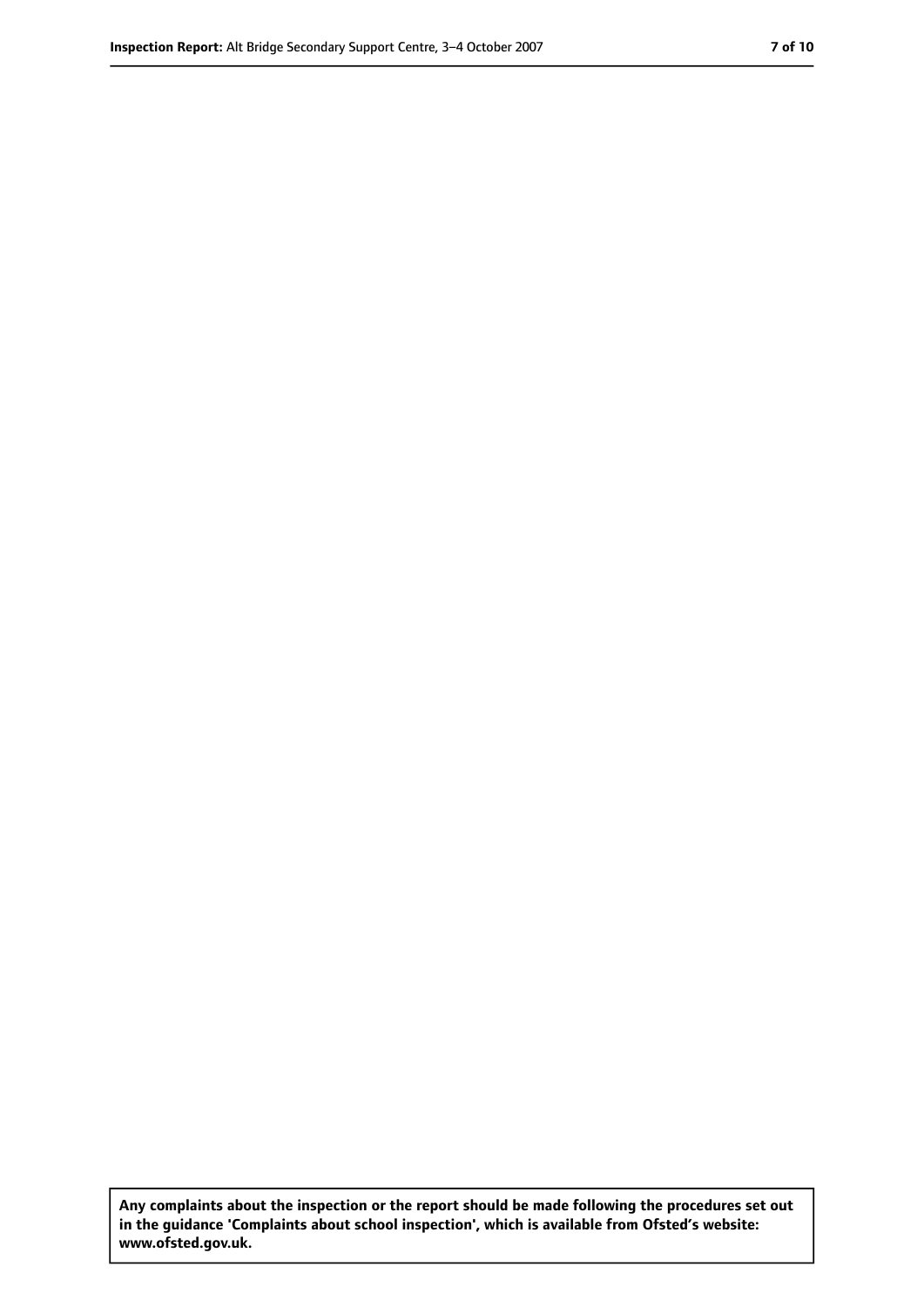# **Inspection judgements**

| $^{\backprime}$ Key to judgements: grade 1 is outstanding, grade 2 good, grade 3 satisfactory, and | <b>School</b>  |
|----------------------------------------------------------------------------------------------------|----------------|
| arade 4 inadeguate                                                                                 | <b>Overall</b> |

## **Overall effectiveness**

| How effective, efficient and inclusive is the provision of education, integrated<br>care and any extended services in meeting the needs of learners? |     |
|------------------------------------------------------------------------------------------------------------------------------------------------------|-----|
| Effective steps have been taken to promote improvement since the last<br>inspection                                                                  | Yes |
| How well does the school work in partnership with others to promote learners'<br>well-being?                                                         |     |
| The capacity to make any necessary improvements                                                                                                      |     |

## **Achievement and standards**

| How well do learners achieve?                                                                               |  |
|-------------------------------------------------------------------------------------------------------------|--|
| The standards <sup>1</sup> reached by learners                                                              |  |
| How well learners make progress, taking account of any significant variations between<br>groups of learners |  |
| How well learners with learning difficulties and disabilities make progress                                 |  |

## **Personal development and well-being**

| How good is the overall personal development and well-being of the<br>learners?                                  |  |
|------------------------------------------------------------------------------------------------------------------|--|
| The extent of learners' spiritual, moral, social and cultural development                                        |  |
| The extent to which learners adopt healthy lifestyles                                                            |  |
| The extent to which learners adopt safe practices                                                                |  |
| How well learners enjoy their education                                                                          |  |
| The attendance of learners                                                                                       |  |
| The behaviour of learners                                                                                        |  |
| The extent to which learners make a positive contribution to the community                                       |  |
| How well learners develop workplace and other skills that will contribute to<br>their future economic well-being |  |

## **The quality of provision**

| How effective are teaching and learning in meeting the full range of the<br>learners' needs?            |  |
|---------------------------------------------------------------------------------------------------------|--|
| How well do the curriculum and other activities meet the range of needs  <br>and interests of learners? |  |
| How well are learners cared for, guided and supported?                                                  |  |

 $^1$  Grade 1 - Exceptionally and consistently high; Grade 2 - Generally above average with none significantly below average; Grade 3 - Broadly average to below average; Grade 4 - Exceptionally low.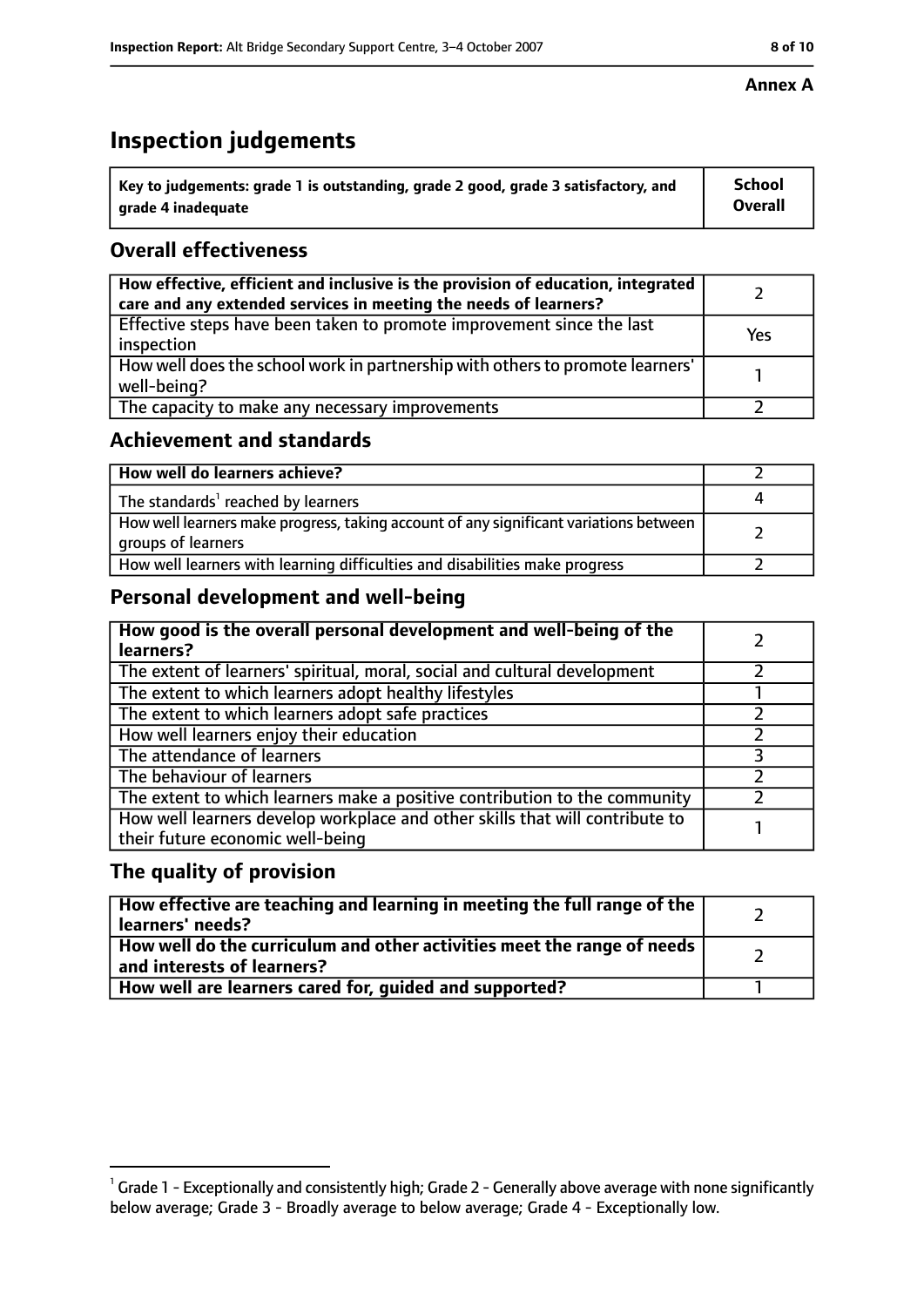# **Leadership and management**

| How effective are leadership and management in raising achievement<br>and supporting all learners?                                              |           |
|-------------------------------------------------------------------------------------------------------------------------------------------------|-----------|
| How effectively leaders and managers at all levels set clear direction leading<br>to improvement and promote high quality of care and education |           |
| How effectively leaders and managers use challenging targets to raise standards                                                                 | 3         |
| The effectiveness of the school's self-evaluation                                                                                               |           |
| How well equality of opportunity is promoted and discrimination tackled so<br>that all learners achieve as well as they can                     |           |
| How effectively and efficiently resources, including staff, are deployed to<br>achieve value for money                                          |           |
| The extent to which governors and other supervisory boards discharge their<br>responsibilities                                                  |           |
| Do procedures for safequarding learners meet current government<br>requirements?                                                                | Yes       |
| Does this school require special measures?                                                                                                      | <b>No</b> |
| Does this school require a notice to improve?                                                                                                   | No        |